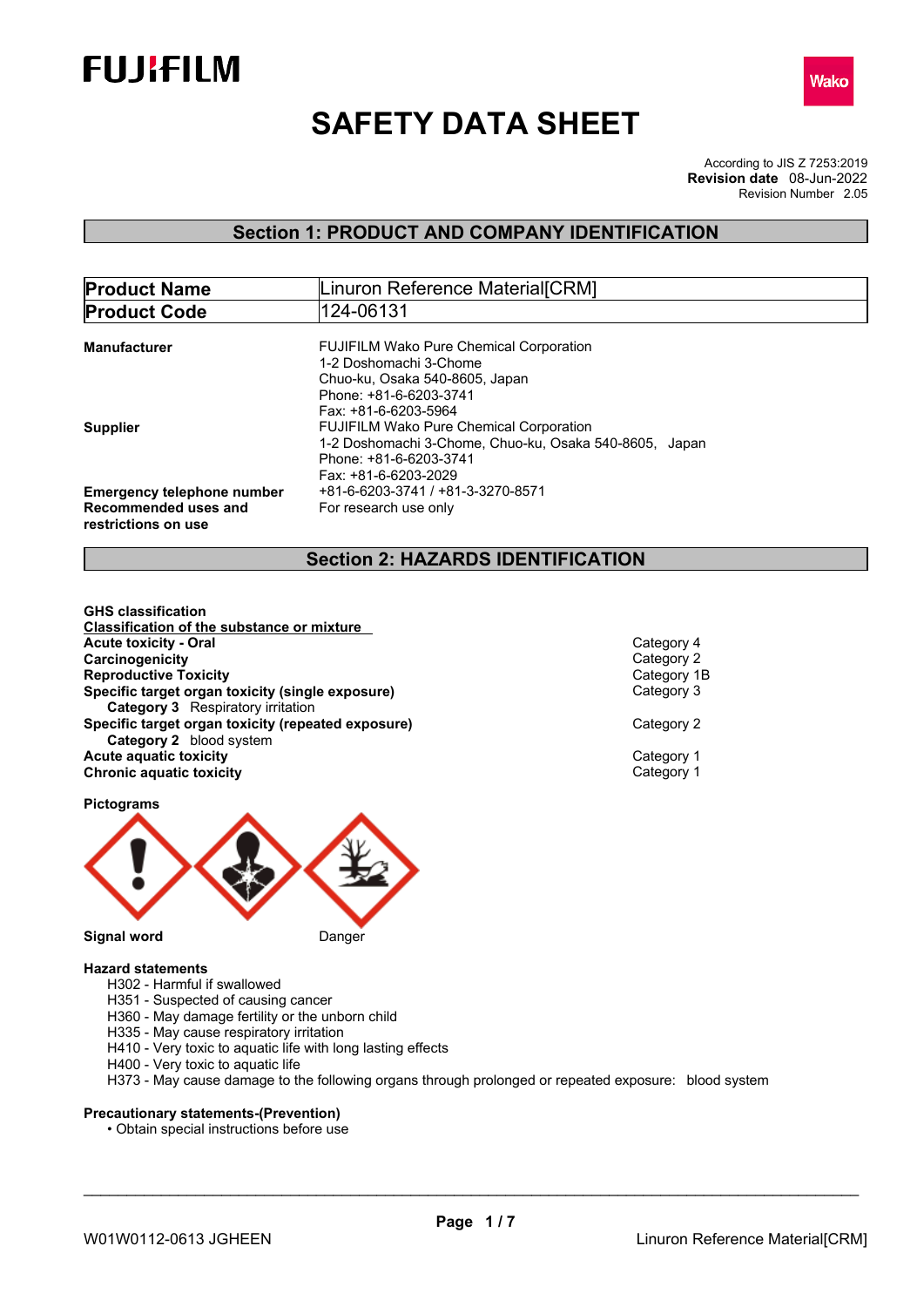- Do not handle until all safety precautions have been read and understood
- Use personal protective equipment as required
- Wash face, hands and any exposed skin thoroughly after handling
- Do not eat, drink or smoke when using this product
- Do not breathe dust/fume/gas/mist/vapors/spray
- Use only outdoors or in a well-ventilated area
- Avoid release to the environment

#### **Precautionary statements-(Response)**

- IF exposed or concerned: Get medical advice/attention
- IF INHALED: Remove victim to fresh air and keep at rest in a position comfortable for breathing
- IF SWALLOWED: Call a POISON CENTER or doctor/physician if you feel unwell
- Rinse mouth
- Collect spillage

### **Precautionary statements-(Storage)**

• Store in a well-ventilated place. Keep container tightly closed

- Store locked up
- **Precautionary statements-(Disposal)**

• Dispose of contents/container to an approved waste disposal plant

### **Others**

**Other hazards** Not available

## **Section 3: COMPOSITION/INFORMATION ON INGREDIENTS**

**Single Substance or Mixture** Substance

### **Formula** C9H10Cl2N2O2

| <b>Chemical Name</b>                     | Weight-%                                                                          | <b>Molecular weight</b> | <b>ENCS</b>              | <b>ISHL</b><br>. No. | <b>CAS RN</b>            |
|------------------------------------------|-----------------------------------------------------------------------------------|-------------------------|--------------------------|----------------------|--------------------------|
| Linuron                                  | 99.0                                                                              | 249.09                  | 0.400<br>$\sim$<br>-2193 | (19)<br>44-ا س<br>д. | 330-55-2<br>-טט−<br>uuu- |
| <b>Note</b><br><b>ISHL</b><br>No.:<br>on | in the<br>' chemical substances.<br>$\overline{m}$<br>neans announced c.<br>table |                         |                          |                      |                          |

**Impurities and/or Additives:** Not applicable

## **Section 4: FIRST AID MEASURES**

## **Inhalation**

Remove to fresh air. If symptoms persist, call a physician.

#### **Skin contact**

Wash off immediately with soap and plenty of water. If symptoms persist, calla physician.

#### **Eye contact**

IF IN EYES: Rinse cautiously with water for several minutes. Remove contact lenses, if present and easy to do. Continue rinsing. Immediate medical attention is required.

#### **Ingestion**

Rinse mouth. Never give anything by mouth to an unconscious person. Call a physician or poison control center immediately. Do not induce vomiting without medical advice.

## **Protection of first-aiders**

Use personal protective equipment as required.

## **Section 5: FIRE FIGHTING MEASURES**

## **Suitable extinguishing media**

Water spray (fog), Carbon dioxide (CO2), Foam, Extinguishing powder, Sand

## **Unsuitable extinguishing media**

#### No information available

#### **Specific hazards arising from the chemical product**

Thermal decomposition can lead to release of irritating and toxic gases and vapors.

#### **Special extinguishing method**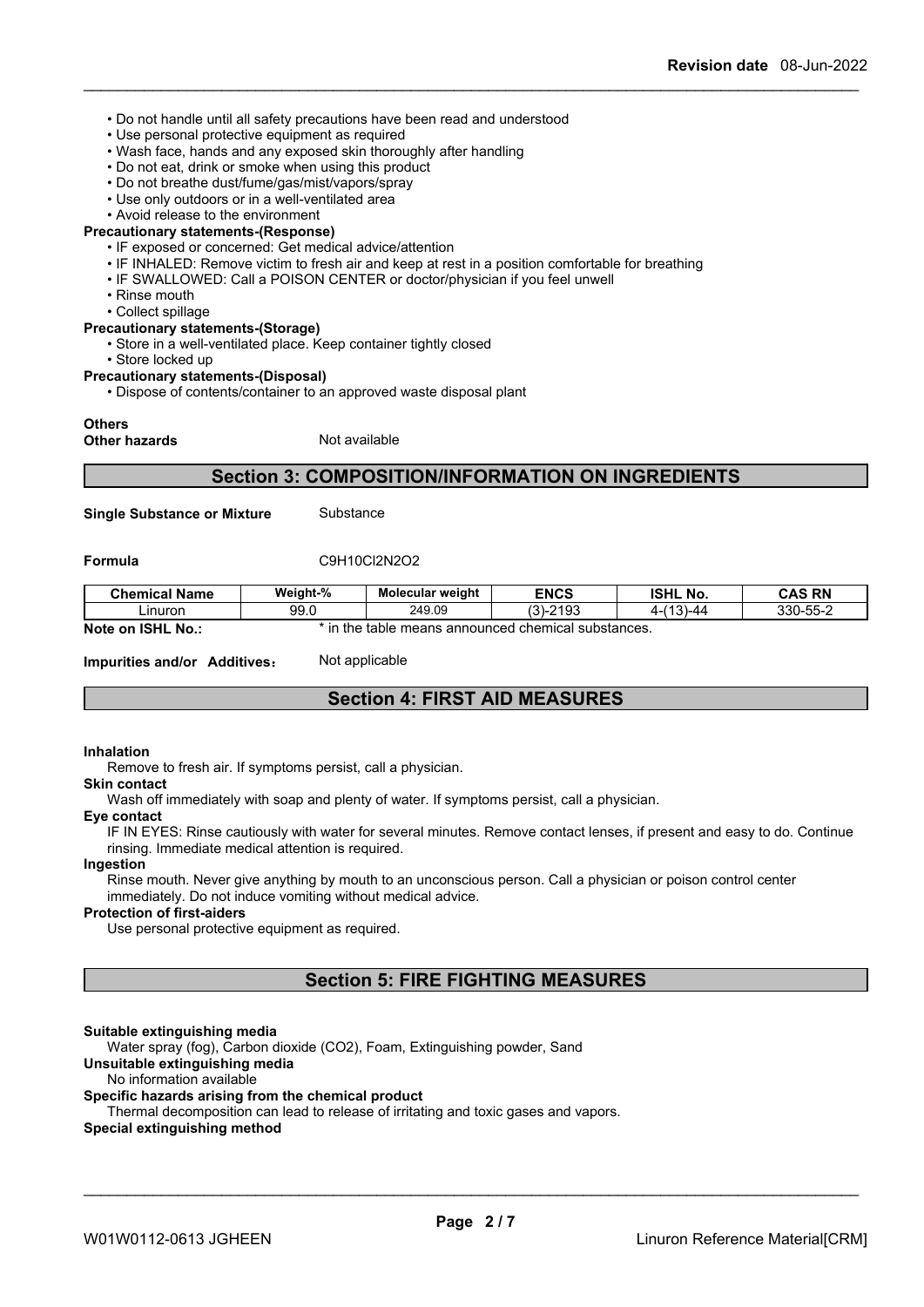# No information available

# **Special protective actions for**

## **fire-fighters**

Use personal protective equipment as required.Firefighters should wear self-contained breathing apparatus and full firefighting turnout gear.

# **Section 6: ACCIDENTAL RELEASE MEASURES**

### **Personal precautions, protective equipment and emergency procedures**

For indoor, provide adequate ventilation process until the end of working. Deny unnecessary entry other than the people involved by, for example, using a rope. While working, wear appropriate protective equipments to avoid adhering it on skin, or inhaling the gas. Work from windward, and retract the people downwind.

### **Environmental precautions**

To be careful not discharged to the environment without being properly handled waste water contaminated.

**Methods and materials for contaminent and methods and materials for cleaning up**

Sweep up and gather scattered particles, and collect it in an empty airtight container.

## **Recoverly, neutralization**

No information available

**Secondary disaster prevention measures**

Clean contaminated objects and areas thoroughly observing environmental regulations.

# **Section 7: HANDLING AND STORAGE**

## **Handling**

## **Technical measures**

Avoid contact with strong oxidizing agents. Use with local exhaust ventilation.

### **Precautions**

Do not rough handling containers, such as upsetting, falling, giving a shock, and dragging Prevent leakage, overflow, and scattering. Not to generate steam and dust in vain. Seal the container after use. After handling, wash hands and face, and then gargle In places other than those specified, should not be smoking or eating and drinking Should not be brought contaminated protective equipment and gloves to rest stops Deny unnecessary entry of non-emergency personnel to the handling area

## **Safety handling precautions**

Avoid contact with skin, eyes or clothing. Use personal protective equipment as required.

#### **Storage**

| Safe storage conditions   |                             |
|---------------------------|-----------------------------|
| <b>Storage conditions</b> | Keep container protect fron |
| Safe packaging material   | Glass                       |
| Incompatible substances   | Strong oxidizing agents     |

**p** container protect from light tightly closed. Store in a cool (2-10 °C) place. **Ing oxidizing agents** 

## **Section 8: EXPOSURE CONTROLS/PERSONAL PROTECTION**

## **Engineering controls**

In case of indoor workplace, seal the source or use a local exhaust system. Provide the safety shower facility, and handand eye-wash facility. And display their position clearly.

**Hand** protection

**Exposure limits** This product, as supplied, does not contain any hazardous materials with occupational exposure limits established by the region specific regulatory bodies.

\_\_\_\_\_\_\_\_\_\_\_\_\_\_\_\_\_\_\_\_\_\_\_\_\_\_\_\_\_\_\_\_\_\_\_\_\_\_\_\_\_\_\_\_\_\_\_\_\_\_\_\_\_\_\_\_\_\_\_\_\_\_\_\_\_\_\_\_\_\_\_\_\_\_\_\_\_\_\_\_\_\_\_\_\_\_\_\_\_\_

# **Personal protective equipment**

**Respiratory protection** Dust mask<br> **Hand protection**<br> **Protection gloves Eye protection** protective eyeglasses or chemical safety goggles **Skin and body protection** Long-sleeved work clothes

## **General hygiene considerations**

Handle in accordance with good industrial hygiene and safety practice.

## **Section 9: PHYSICAL AND CHEMICAL PROPERTIES**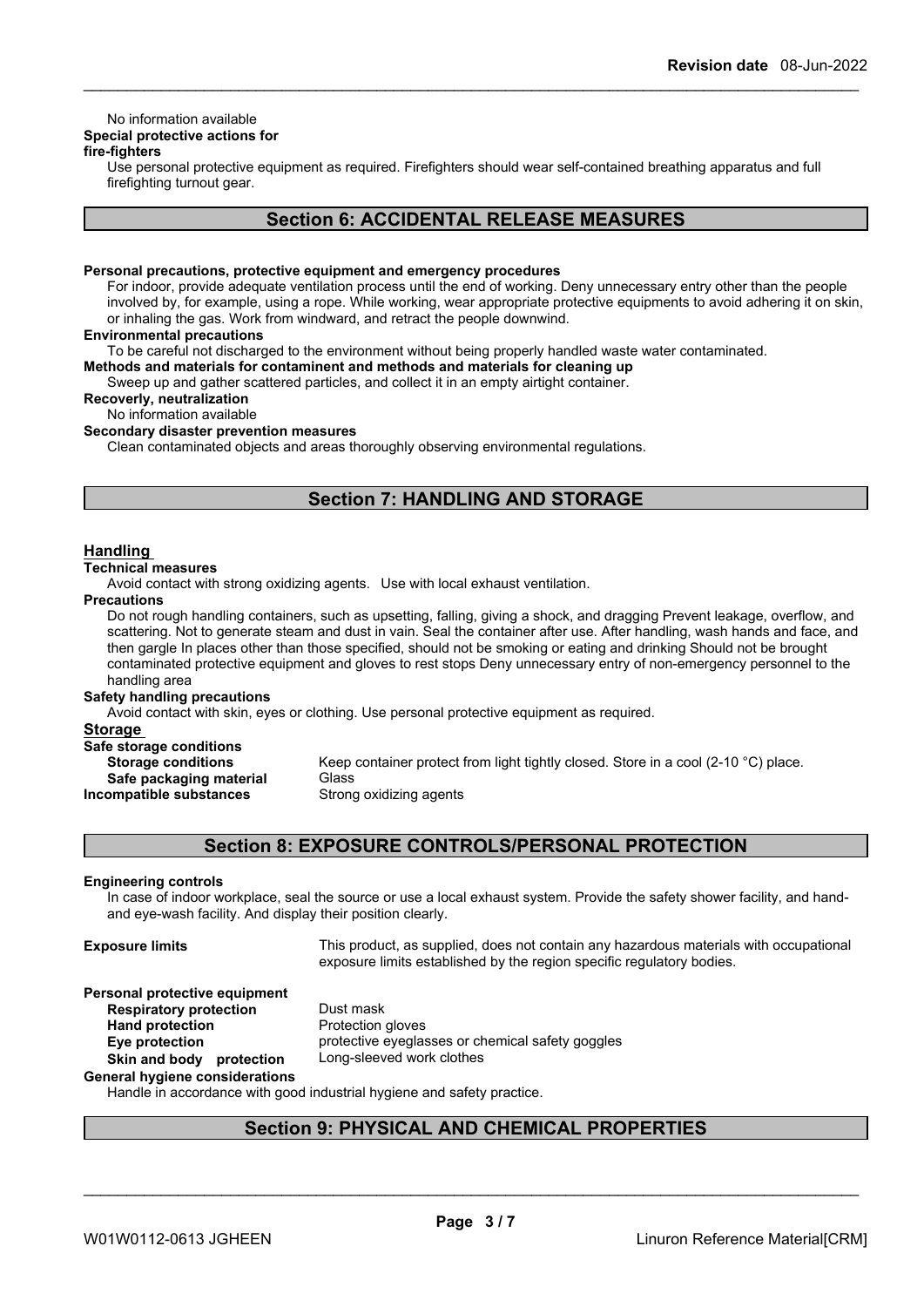**Form Color** white **Color** white **Color** white **Color** white **Color** white **Color Color Color Color Color Color Color Color Color Color Color Color Color Color Color Color Color Color Color Appearance** crystals - powder **Odor Odor** no data available<br> **Melting point/freezing point** example the setting of the setting of the setting of the setting of the setting of the setting of the setting of the setting of the setting of the setting of **Melting point/freezing point**<br>**Boiling point, initial boiling point and boiling range** and data available **Boiling point, initial boiling point and boiling range<br>Flammability Evaporation** rate: **Flammability (solid, gas):** no data available **Upper/lower flammability or explosive limits Upper:** no data available **Lower:** no data available **Flash point** no data available **Auto-ignition temperature: Decomposition temperature:** no data available **pH** no data available<br> **Viscosity (coefficient of viscosity)** no data available **Viscosity (coefficient of viscosity)** no data available **Dynamic** viscosity **Solubilities** Ethanol and acetone : freely soluble . water : practically

**Flammability** no data available insoluble,or insoluble . **n-Octanol/water partition coefficient:(log Pow)** 3.2 **Vapour pressure** no data available to the data available to the set of the set of the Specific Gravity *Condu*<br> **Specific Gravity / Relative density** and the set of the set of the set of the set of the set of the set of t **Vapour density values values values no** data available **Particle characteristics** no data available

# **Section 10: STABILITY AND REACTIVITY**

### **Stability**

**Specific Gravity / Relative density** 

**Reactivity no data available Chemical stability** May be altered by light. **Hazardous reactions** None under normal processing **Conditions to avoid** Extremes of temperature and direct sunlight **Incompatible materials** Strong oxidizing agents **Hazardous decomposition products** Carbon monooxide (CO), Carbon dioxide (CO2), Nitrogen oxides (NOx), Halides

## **Section 11: TOXICOLOGICAL INFORMATION**

**Acute toxicity**

| <b>Chemical Name</b> | <b>LD50</b>                         | <b>LD50</b>               | <b>LC50</b>       |
|----------------------|-------------------------------------|---------------------------|-------------------|
|                      | Dral I                              | Dermal L                  | Inhalation        |
| -inuron              | (Rat)<br>ma/ka<br>1 <i>a</i> 6<br>∼ | (Rat,<br>$-2500$<br>ma/ka | $(Rat)$ 4<br>ma/m |

| <b>Chemical Name</b> | Acute toxicity -oral- source<br>information | Acute toxicity -dermal- source   Acute toxicity -inhalation gas-<br>information | source information       |
|----------------------|---------------------------------------------|---------------------------------------------------------------------------------|--------------------------|
| -inuron              | Based on the NITE GHS                       | Based on the NITE GHS                                                           | Based on the NITE GHS    |
|                      | classification results.                     | classification results.                                                         | Iclassification results. |

| <b>Chemical Name</b> | <b>Acute toxicity -inhalation</b> | <b>Acute toxicity -inhalation dust-Acute toxicity -inhalation mist-</b> |                          |
|----------------------|-----------------------------------|-------------------------------------------------------------------------|--------------------------|
|                      | vapor-source information          | source information                                                      | source information       |
| _inuron              | Based on the NITE GHS             | Based on the NITE GHS                                                   | Based on the NITE GHS    |
|                      | Iclassification results.          | Iclassification results.                                                | Iclassification results. |

**Skin irritation/corrosion**

**Chemical Name Skin corrosion/irritation source information**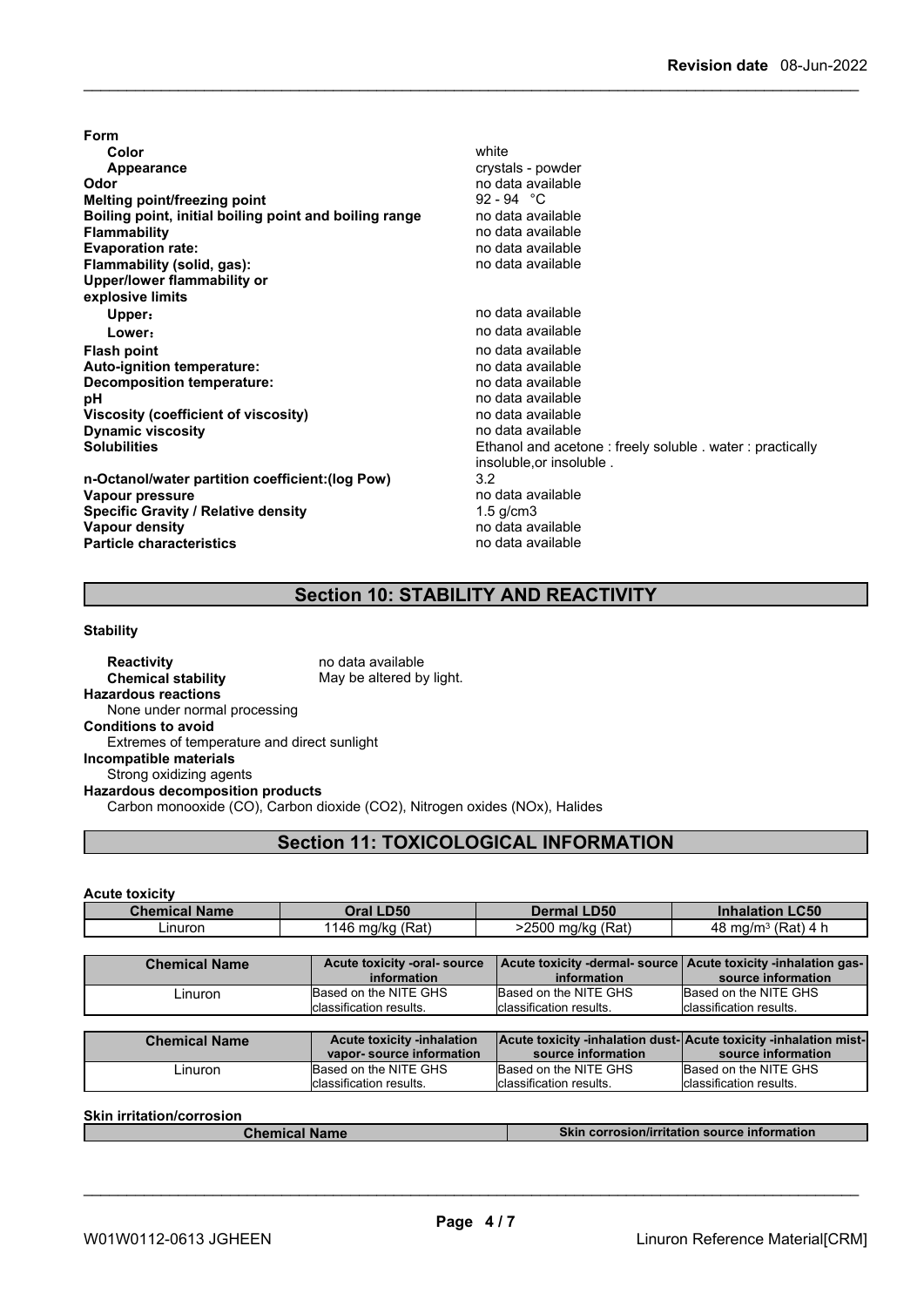| Linuron                               | Based on the NITE GHS classification results.        |  |
|---------------------------------------|------------------------------------------------------|--|
| Serious eye damage/ irritation        |                                                      |  |
| <b>Chemical Name</b>                  | Serious eye damage/irritation source information     |  |
| Linuron                               | Based on the NITE GHS classification results.        |  |
| Respiratory or skin sensitization     |                                                      |  |
| <b>Chemical Name</b>                  | Respiratory or Skin sensitization source information |  |
| Linuron                               | Based on the NITE GHS classification results.        |  |
| <b>Reproductive cell mutagenicity</b> |                                                      |  |
| <b>Chemical Name</b>                  | germ cell mutagencity source information             |  |
| Linuron                               | Based on the NITE GHS classification results.        |  |
| Carcinogenicity                       |                                                      |  |
| <b>Chemical Name</b>                  | <b>Carcinogenicity source information</b>            |  |
| Linuron                               | Based on the NITE GHS classification results.        |  |

| <b>Reproductive toxicity</b>  |                                               |
|-------------------------------|-----------------------------------------------|
| <b>Chemical Name</b>          | Reproductive toxicity source information      |
| Linuron                       | Based on the NITE GHS classification results. |
| <b>STOT-single exposure</b>   |                                               |
| <b>Chemical Name</b>          | STOT -single exposure- source information     |
| Linuron                       | Based on the NITE GHS classification results. |
| <b>STOT-repeated exposure</b> |                                               |
| <b>Chemical Name</b>          | STOT-repeated exposure-source information     |
| Linuron                       | Based on the NITE GHS classification results. |
| <b>Aspiration hazard</b>      |                                               |
| <b>Chemical Name</b>          | <b>Aspiration Hazard source information</b>   |
| Linuron                       | Based on the NITE GHS classification results. |
|                               |                                               |

# **Section 12: ECOLOGICAL INFORMATION**

## **Ecotoxicity**

| <b>Chemical Name</b> | Algae/aguatic plants | Fish                     | Crustacea             |
|----------------------|----------------------|--------------------------|-----------------------|
| Linuron              | N/A                  | LC50<br>. 3.15 mg/L 96 h | EC50<br>Daphnia magna |
|                      |                      |                          | 48 h<br>$0.12$ mg/L   |

## **Other data**

| <b>Chemical Name</b> | Short-term (acute) hazardous to the<br>aquatic environment source<br>information | Long-term (chronic) hazardous to the<br>aquatic environment source<br>information |
|----------------------|----------------------------------------------------------------------------------|-----------------------------------------------------------------------------------|
| _inuron_             | Based on the NITE GHS classification<br>lresults.                                | Based on the NITE GHS classification<br>results.                                  |

| Persistence and degradability    | Degree of decomposition: 0 % by BOD (METI Existing chemical safety inspections) |
|----------------------------------|---------------------------------------------------------------------------------|
| <b>Bioaccumulative potential</b> | No information available                                                        |
| Mobility in soil                 | No information available                                                        |
| Hazard to the ozone layer        | No information available                                                        |

## **Section 13: DISPOSAL CONSIDERATIONS**

## **Waste from residues**

Disposal should be in accordance with applicable regional, national and local laws and regulations. **Contaminated container and contaminated packaging**

Disposal should be in accordance with applicable regional, national and local laws and regulations.

# **Section 14: TRANSPORT INFORMATION**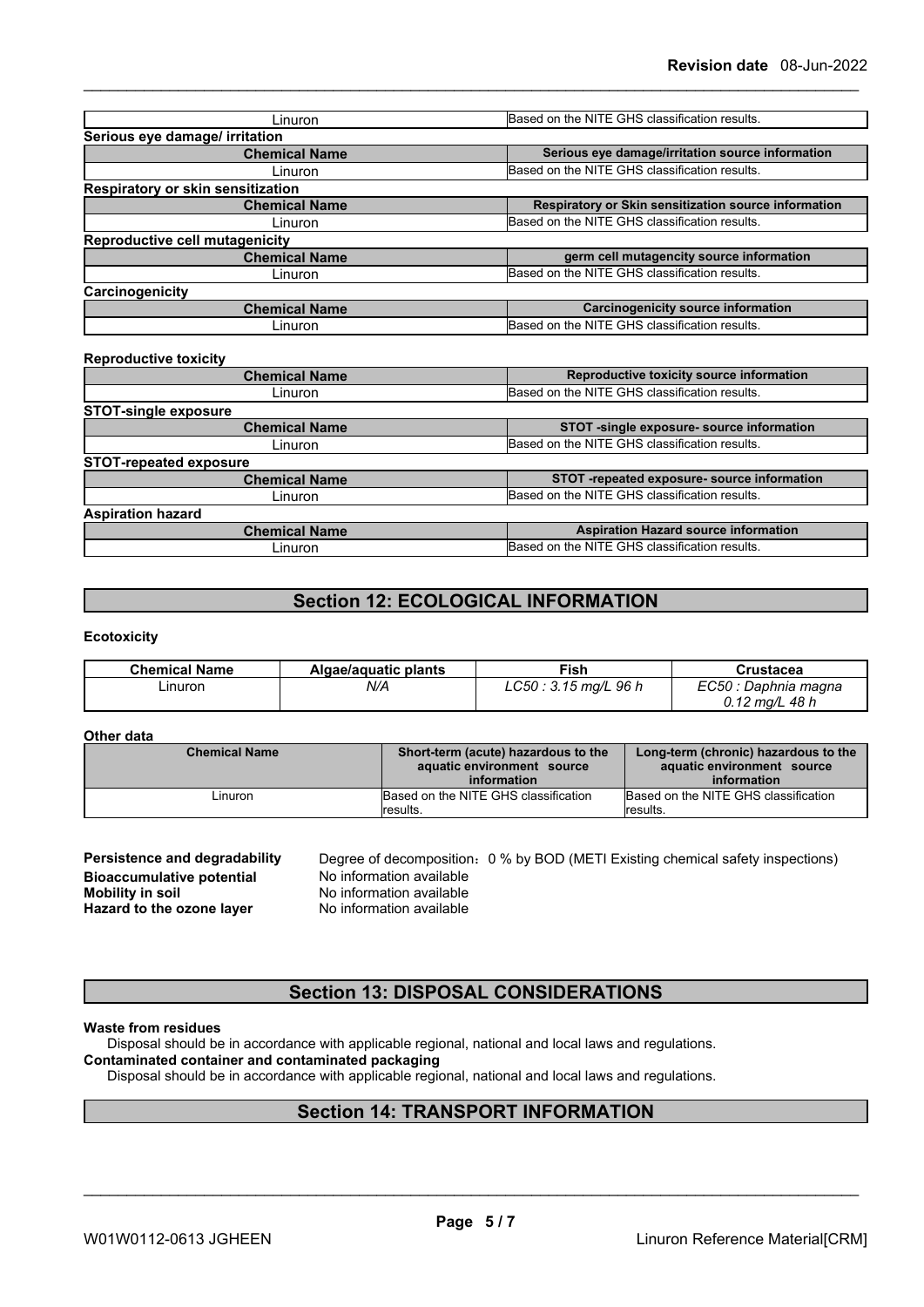| <b>ADR/RID</b><br>UN number<br>Proper shipping name:<br>UN classfication<br><b>Subsidiary hazard class</b><br>Packing group<br><b>Marine pollutant</b> | <b>UN3077</b><br>Environmentally hazardous substance, solid, n.o.s. (Linuron)<br>9<br>Ш<br>Yes |
|--------------------------------------------------------------------------------------------------------------------------------------------------------|------------------------------------------------------------------------------------------------|
| <b>IMDG</b>                                                                                                                                            |                                                                                                |
| UN number                                                                                                                                              | <b>UN3077</b>                                                                                  |
| Proper shipping name:                                                                                                                                  | Environmentally hazardous substance, solid, n.o.s. (Linuron)                                   |
| <b>UN classfication</b>                                                                                                                                | 9                                                                                              |
| <b>Subsidiary hazard class</b>                                                                                                                         |                                                                                                |
| Packing group                                                                                                                                          | Ш                                                                                              |
| <b>Marine pollutant (Sea)</b>                                                                                                                          | Yes                                                                                            |
| <b>Transport in bulk according to</b> No information available                                                                                         |                                                                                                |
| Annex II of MARPOL 73/78 and                                                                                                                           |                                                                                                |
| the IBC Code<br><b>IATA</b>                                                                                                                            |                                                                                                |
| <b>UN number</b>                                                                                                                                       | <b>UN3077</b>                                                                                  |
| Proper shipping name:                                                                                                                                  | Environmentally hazardous substance, solid, n.o.s. (Linuron)                                   |
| <b>UN classfication</b>                                                                                                                                | 9                                                                                              |
| <b>Subsidiary hazard class</b>                                                                                                                         |                                                                                                |
| Packing group                                                                                                                                          | Ш                                                                                              |
| <b>Environmentally Hazardous</b>                                                                                                                       | Yes                                                                                            |
| <b>Substance</b>                                                                                                                                       |                                                                                                |

# **Section 15: REGULATORY INFORMATION**

| <b>International Inventories</b>                |                                                                                                                                                                                                   |                                                                                  |                                       |  |  |  |  |
|-------------------------------------------------|---------------------------------------------------------------------------------------------------------------------------------------------------------------------------------------------------|----------------------------------------------------------------------------------|---------------------------------------|--|--|--|--|
| <b>EINECS/ELINCS</b>                            | Listed                                                                                                                                                                                            |                                                                                  |                                       |  |  |  |  |
| <b>TSCA</b>                                     | Listed                                                                                                                                                                                            |                                                                                  |                                       |  |  |  |  |
| Japanese regulations                            |                                                                                                                                                                                                   |                                                                                  |                                       |  |  |  |  |
| <b>Fire Service Act</b>                         | Not applicable                                                                                                                                                                                    |                                                                                  |                                       |  |  |  |  |
| <b>Poisonous and Deleterious</b>                | Not applicable                                                                                                                                                                                    |                                                                                  |                                       |  |  |  |  |
| <b>Substances Control Law</b>                   |                                                                                                                                                                                                   |                                                                                  |                                       |  |  |  |  |
| Industrial Safety and Health Act Not applicable |                                                                                                                                                                                                   |                                                                                  |                                       |  |  |  |  |
| Industrial Safety and Health Act (              |                                                                                                                                                                                                   | 【2024.4.1∼】 Harmful Substances Whose Names Are to be Indicated on the Label (Law |                                       |  |  |  |  |
| $2024 - )$                                      | Art.57, Para.1, Enforcement Order Art.18)                                                                                                                                                         |                                                                                  |                                       |  |  |  |  |
|                                                 | [2024.4.1~] Notifiable Substances (Law Art.57-2, Enforcement Oder Art.18-2 Attached<br>TableNo.9)                                                                                                 |                                                                                  |                                       |  |  |  |  |
|                                                 |                                                                                                                                                                                                   |                                                                                  |                                       |  |  |  |  |
| Regulations for the carriage                    | Noxious Substances (Ordinance Art.3, Ministry of Transportation Ordinance Regarding                                                                                                               |                                                                                  |                                       |  |  |  |  |
| and storage of dangerous                        | Transport by Ship and Storage, Attached Table 1)                                                                                                                                                  |                                                                                  |                                       |  |  |  |  |
| goods in ship                                   |                                                                                                                                                                                                   |                                                                                  |                                       |  |  |  |  |
| <b>Civil Aeronautics Law</b>                    | Misellaneous Dangerous Substances and Articles (Ordinance Art. 194, MITL Nortification<br>for Air Transportation of Explosives etc., Attached Table 1)<br>Marine pollutants (P and PP substances) |                                                                                  |                                       |  |  |  |  |
| <b>Marine Pollution Prevention</b>              |                                                                                                                                                                                                   |                                                                                  |                                       |  |  |  |  |
| Law                                             |                                                                                                                                                                                                   |                                                                                  |                                       |  |  |  |  |
| <b>Pollutant Release and Transfer Class 1</b>   |                                                                                                                                                                                                   |                                                                                  |                                       |  |  |  |  |
| <b>Register Law</b>                             |                                                                                                                                                                                                   |                                                                                  |                                       |  |  |  |  |
| $(-2023.3.31)$                                  |                                                                                                                                                                                                   |                                                                                  |                                       |  |  |  |  |
| Class 1 - No.                                   | 174                                                                                                                                                                                               |                                                                                  |                                       |  |  |  |  |
| <b>Pollutant Release and Transfer</b>           | Class 1                                                                                                                                                                                           |                                                                                  |                                       |  |  |  |  |
| <b>Register Law</b>                             |                                                                                                                                                                                                   |                                                                                  |                                       |  |  |  |  |
| (2023/4/1)                                      |                                                                                                                                                                                                   |                                                                                  |                                       |  |  |  |  |
| Class 1 - No.                                   | 174                                                                                                                                                                                               |                                                                                  |                                       |  |  |  |  |
| <b>Export Trade Control Order</b>               | Not applicable                                                                                                                                                                                    |                                                                                  |                                       |  |  |  |  |
| <b>Chemical Name</b>                            | Poisonous and Deleterious                                                                                                                                                                         | Industrial Safety and Health Act                                                 | <b>Pollutant Release and Transfer</b> |  |  |  |  |
|                                                 | Substances Control Law                                                                                                                                                                            | Substances                                                                       | Register Law                          |  |  |  |  |

| Chemical Name | Poisonous and Deleterious | I Industrial Safety and Health Act I Pollutant Release and Transfer |                |  |
|---------------|---------------------------|---------------------------------------------------------------------|----------------|--|
|               | Substances Control Law    | Substances                                                          | Register Law   |  |
|               |                           | (Law Art 57-2)                                                      | $(-2023.3.31)$ |  |
|               |                           | $(-2024.3.31)$                                                      |                |  |